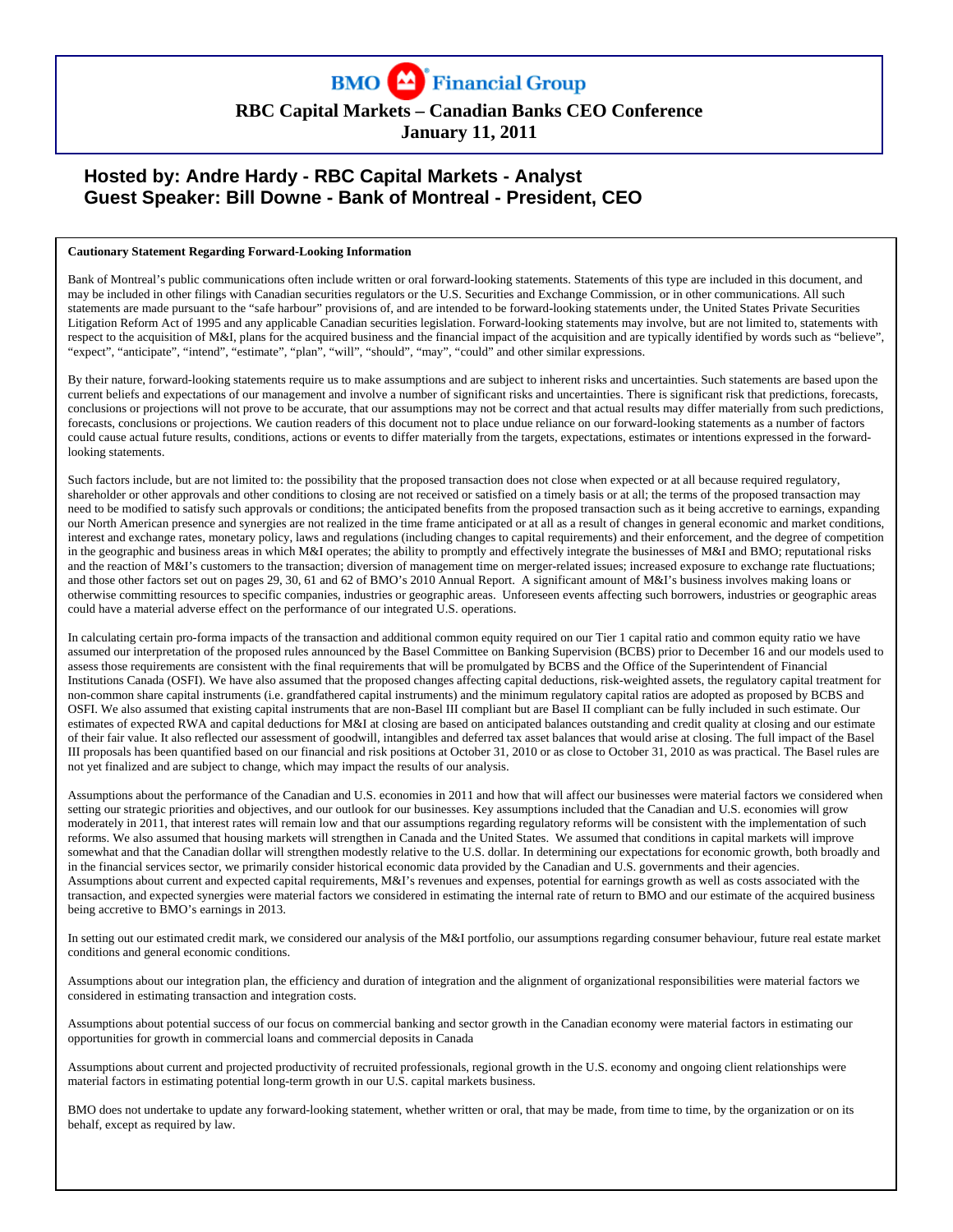#### **Non-GAAP Measures**

Bank of Montreal uses both GAAP and non-GAAP measures to assess performance. Readers are cautioned that earnings and other measures adjusted to a basis other than GAAP do not have standardized meanings under GAAP and are unlikely to be comparable to similar measures used by other companies. Reconciliations of GAAP to non-GAAP measures as well as the rationale for their use can be found in Bank of Montreal's Fourth Quarter 2010 Earnings Release and Bank of Montreal's 2010 Management's Discussion and Analysis, all of which are available on our website at www.bmo.com/investorrelations.

Examples of non-GAAP amounts or measures include: cash earnings per share and cash productivity; revenue and other measures presented on a taxable equivalent basis (teb); amounts presented net of applicable taxes, earnings which exclude the impact of provision for credit losses and taxes, and core earnings which exclude non recurring items such as acquisition integration costs.

Bank of Montreal provides supplemental information on combined business segments to facilitate comparisons to peers.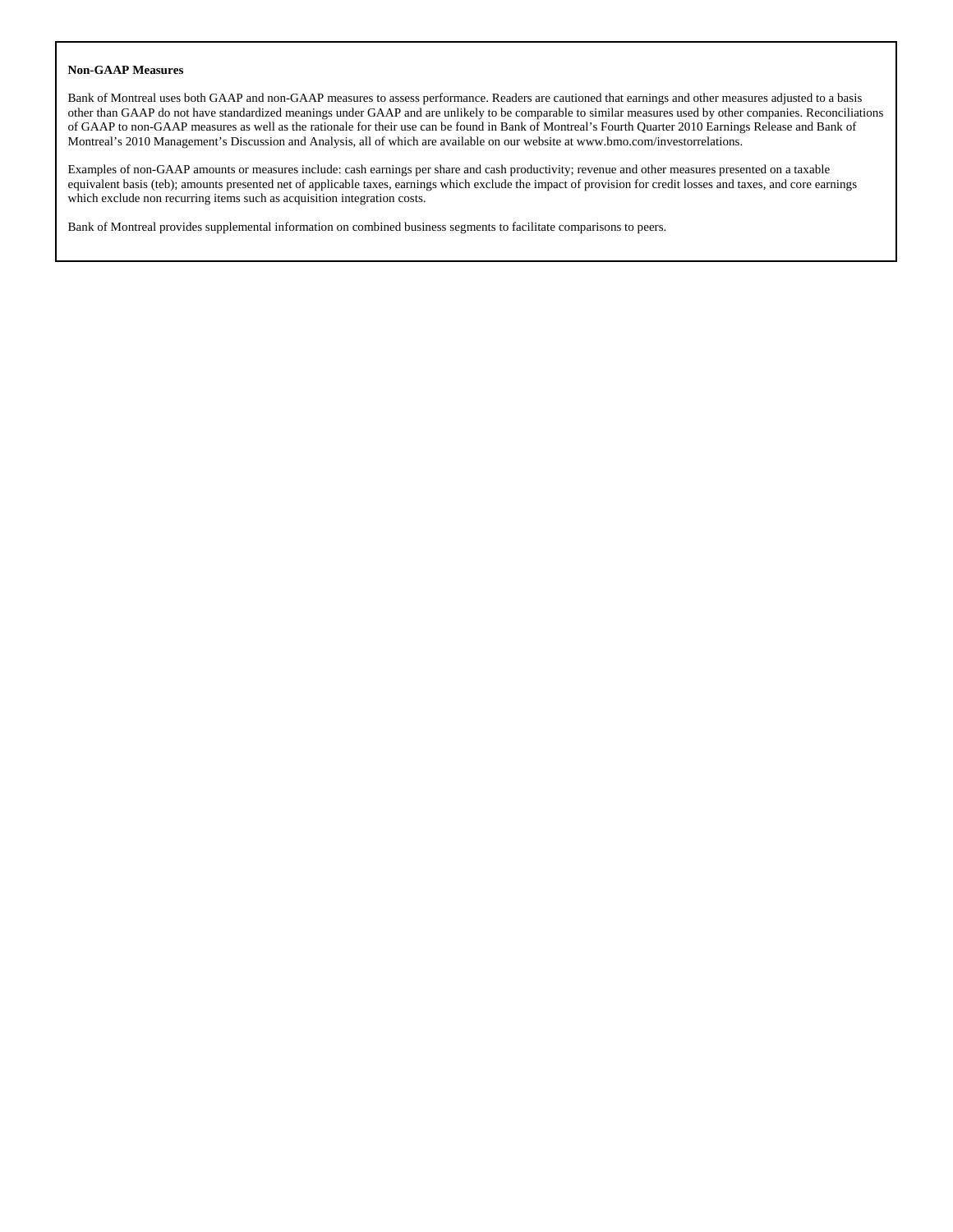#### **Additional Information for Stockholders**

In connection with the proposed merger transaction, BMO will file with the Securities and Exchange Commission a Registration Statement on Form F-4 that will include a Proxy Statement of M&I, and a Prospectus of Bank of Montreal, as well as other relevant documents concerning the proposed transaction. Shareholders are urged to read the Registration Statement and the Proxy Statement/Prospectus regarding the merger when it becomes available and any other relevant documents filed with the SEC, as well as any amendments or supplements to those documents, because they will contain important information. A free copy of the Proxy Statement/Prospectus, as well as other filings containing information about BMO and M&I, may be obtained at the SEC's Internet site (http://www.sec.gov). You will also be able to obtain these documents, free of charge, from BMO at www.bmo.com under the tab "About BMO - Investor Relations" and then under the heading "Frequently Accessed Documents" or from M&I by accessing M&I's website at www.MICorp.com under the tab "Investor Relations" and then under the heading "SEC Filings."

BMO and M&I and certain of their directors and executive officers may be deemed to be participants in the solicitation of proxies from the shareholders of M&I in connection with the proposed merger. Information about the directors and executive officers of BMO is set forth in the proxy statement for BMO's 2010 annual meeting of shareholders, as filed with the SEC on Form 6-K on February 26, 2010. Information about the directors and executive officers of M&I is set forth in the proxy statement for M&I's 2010 annual meeting of shareholders, as filed with the SEC on a Schedule 14A on March 12, 2010. Additional information regarding the interests of those participants and other persons who may be deemed participants in the transaction may be obtained by reading the Proxy Statement/Prospectus regarding the proposed merger when it becomes available. Free copies of this document may be obtained as described in the preceding paragraph.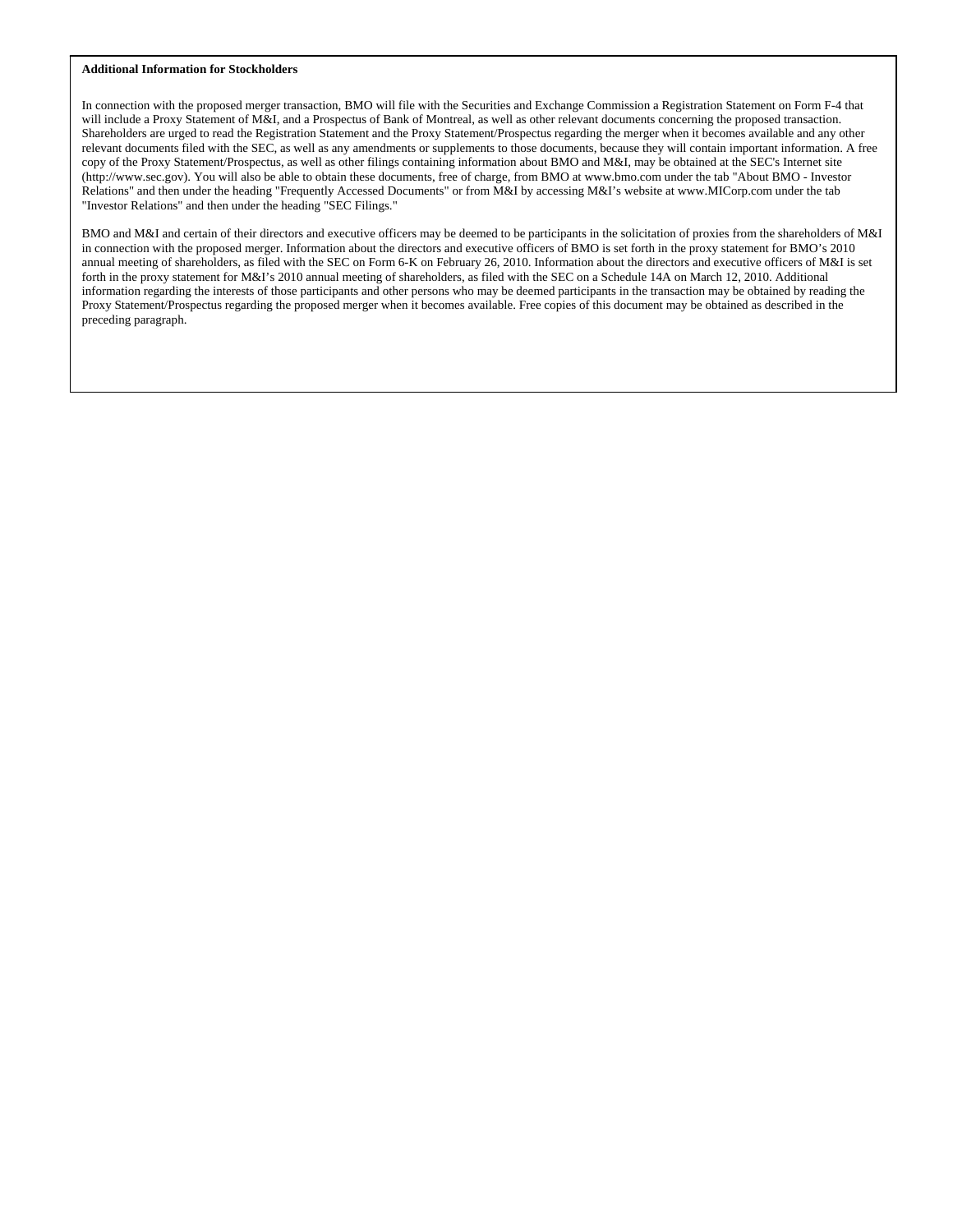#### **Andre Hardy** *- RBC Capital Markets - Analyst*

I'm very happy to have Bill Downe, President and CEO of BMO Financial Group. Bill started at the bank in 1983 and has worked in many different parts of the bank, both in the U.S. and Canada. Bill has been in his current position since 2007. Outside of his role with BMO, Bill is the only Canadian member of International Business Leaders Advisory Council of the Mayor of Beijing. Bill also spends time in the community including sitting on the Board of St. Michael's Hospital Foundation here in Toronto.

Bill, on behalf of everyone in the room, thank you for participating in this event. Before we start, I've been asked to remind investors that your comments today may contain forward-looking statements and that listeners should consult each companies, including the BMO's disclosures filed with securities exchanges and on BMO's website for further detail. So before I start with questions, are there key messages that you want to make sure you leave us with this morning, Bill.

#### **Bill Downe** *- Bank of Montreal - President, CEO*

Okay. Thanks very much, Andre, and I'll reiterate the forward-looking caution that you gave and take everyone back to the website for specifics, if you would please. Well, I'm delighted to be here. We've been fully occupied in the last six or seven weeks.

We announced our fiscal year-end numbers on December 7th and moved very quickly into a process that led to the December 17th announcement that we are going to acquire M&I. And I appreciate how much pressure that put on investors at the end of the year quickly to respond to that. However, we've been able to use the time since the announcement to accomplish a great deal. So I think, the fact that it happened over the break really did create an opportunity for us to get some things done. I think the acquisition came in at an extremely opportune time right after the year-end. We had completed a very strong year, all of our businesses were running well.

I think the clarification we are able to provide around capital in the MD&A for me was very reassuring, to be able to go through the process of saying, what the impact of the 2009 [*sic*] rules will be, and take it back to a pro forma of 2010, so that we were able to approach the acquisition with confidence that our Tier 1 ratio, at October 31st was 13.45%. But more importantly, we've done the calculation of the Basel II ratio at 10.26%. And then the Basel III calculation estimating the capital at 7.8%, which meant that when we did the analysis of what a pro forma would look like with larger U.S. P&C business and we knew where we would stand.

And I think that the second reason why the timing was particularly good is, what's allowed us to do is make a very significant change in our U.S. Personal and Commercial Bank, more than doubling the branch footprint, significant increase in the breath of assets. But more importantly, if you look geographically, we have a number two market position in Chicago. We now have a number one market position in Wisconsin and we're top five in a number of other states, with a very significant presence in cities like St. Louis, we've really bulked up in Indianapolis and in Minneapolis. So the bank itself has a much bigger footprint, there was no branch overlap, no distribution overlap. But some very complementary businesses, and a very significant increase in assets under management. So it's good for our wealth management business, they have a strong private bank and that's going to be very complementary too.

I think the second reason that I alluded to was the performance of the bank in 2010. Our Personal and Commercial business has really come to a point of fruition. We've been on a five year journey of re-establishing our competitive position in the market. There's a lot of innovation in the pipeline, I think you've seen some good product introduction, it really ties into our brand in the last couple of months. And this week with the release of Money Logic, which I'm happy to talk a little bit more about a continuous introduction of new products, wealth management business is doing well, capital markets really returned to fundamentals where the debt and equity business and the M&A business is tied back to real client activity.

So we're happy there. The last point that I would make, Andre is that we have made some management changes, coincident with the announcement really, just after the end of the year. So that Russ Robertson who has been our Chief Financial Officer for the last three years is going to take on a full-time role to oversee the integration of Harris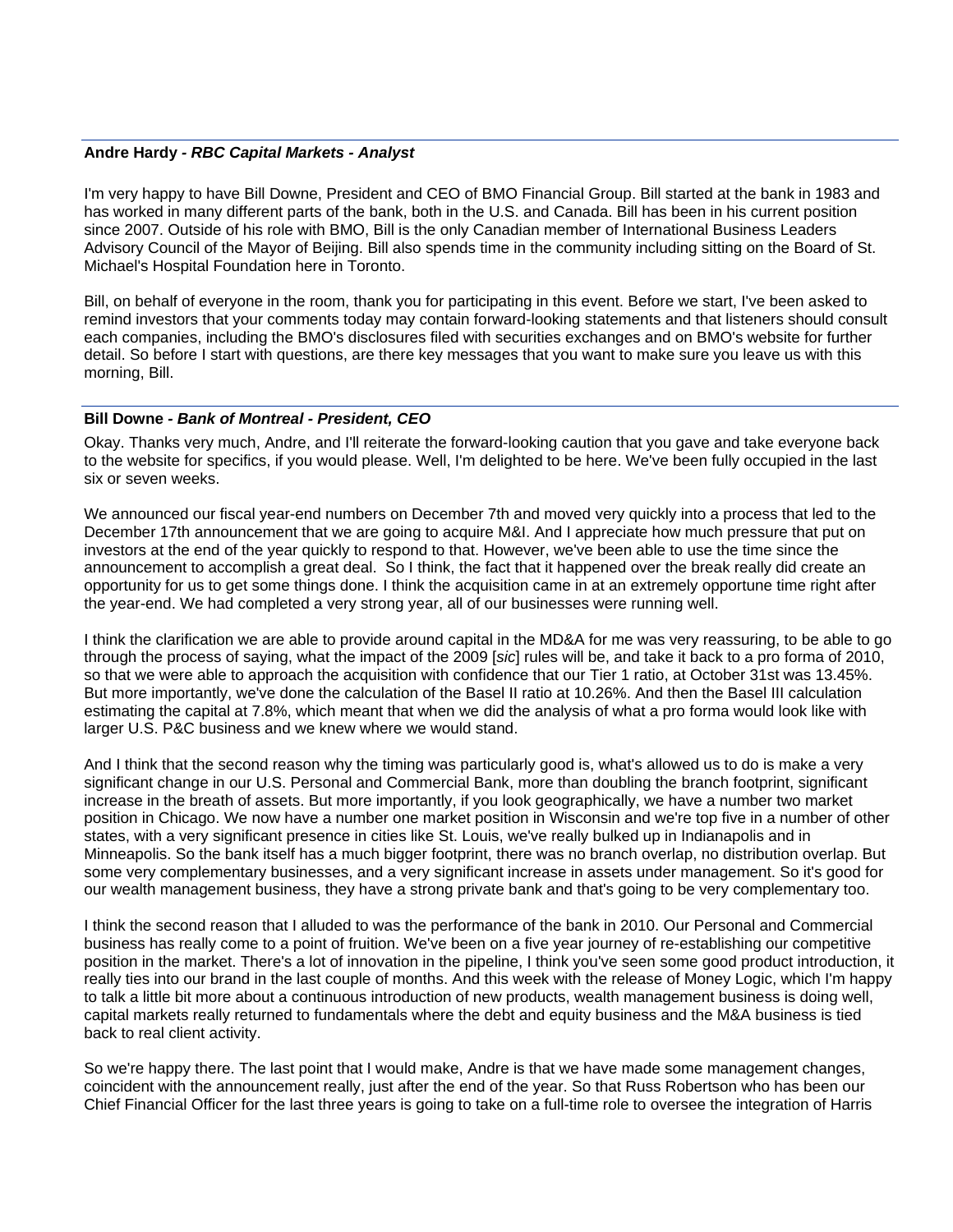Bank and M&I and Tom Flynn who has been enormously capable at Chief Risk Officer has been moving to the CFO's job.

Tom was responsible for the work, leading up to the announcement of the acquisition and he is going to continue to lead the team to closing and Russ will take over on integration. And as I said, we've used the last couple of weeks to enormous value. The teams are all in place, both the closing team and the integration teams, staff from both banks and from the parent, so we're well under way. I've had the opportunity to spend three, four days in the market and met almost 2,000 of the employees of M&I.

And just reflecting on the integration, we've made about \$2.2 billion of acquisition for last five years. They've made about 1.8 billion of acquisitions in the last five years. So together, we have the experience of an aggregated business about the same size as the 4.1 we're paying for M&I.

And with that, I'd be happy to entertain your questions.

#### **Andre Hardy** *- RBC Capital Markets - Analyst*

Thank you. And let's stay with M&I, because obviously that's where the investor interest right now is the highest in the case of BMO. The expense synergies are lower than we see in many U.S. regional banking deals. Is that a function of the branch overlap being a lower, or a dose of conservatism on the BMO side or is there something else?

## **Bill Downe** *- Bank of Montreal - President, CEO*

I think initially, the synergies that we've put up for around 250 million or about 16%. And as you say, we see a lot of acquisitions where in advance the announced synergies are 21, 22, 23%. I think it's a prudent level. There is no branch overlap. I'm not a big fan of attributing synergy to overlap, because when you have two branches with different brands and you close one, your ability to retain those accounts is not as high as many people think. So I think there's a virtue in zero branch overlap personally. And we've been cautious with respect to the north-south synergies. But I think when you step back and look at the bank's 900 branches in Canada; this will give us 700 branches in the United States. What we really haven't explored is the extent to which we can get larger synergies from the total institution and I think that's probably a couple of years out. But I think there is some opportunity for us to do some more work there.

## **Andre Hardy** *- RBC Capital Markets - Analyst*

You talked about the capital ratios and the impact of the transaction. The \$800 million pre-announced share issue, why did the bank feel it needed to do that? And even if you didn't do it, the bank would still have a fairly high capital ratio. So why do you think it's needed?

#### **Bill Downe** *- Bank of Montreal - President, CEO*

Well, I think that that level was indicated as a prudent level upfront. We're obviously going to issue equity prior to closing and I think there is some more things that we'll work through between now and closing. But I think the logic of putting the number there that we did is the same logic as going through the exercise of taking the 2019 Basel standards back to today, that you have to know where you stand. I think flexibility comes from having assurance that your capital levels in advance are going to be in very good shape. You noticed, I hope this morning, that we announced an acquisition we've been working on for very considerable amount of time, Lloyd George Asset Management, a Hong Kong-based firm, that is highly complementary to our global asset management business. And the ability to continue to take advantage of those opportunities I think is part of the logic that underlies it.

#### **Andre Hardy** *- RBC Capital Markets - Analyst*

I guess what you're saying is you're targeting a certain ratio and you needed to raise \$800 million or you need to raise \$800 million to get there. Are you hoping there might be other things you can do to have a smaller share issue between...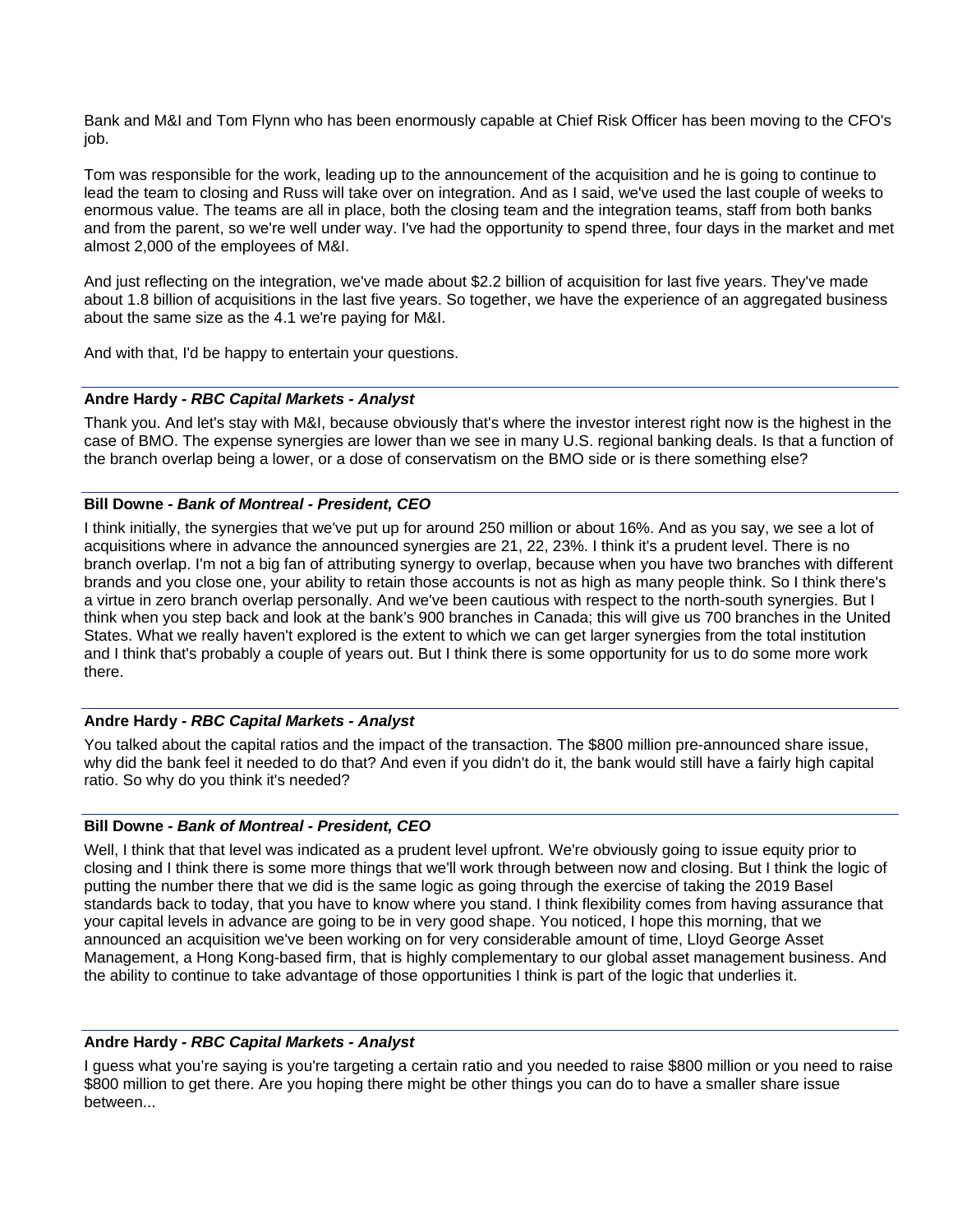#### **Bill Downe** *- Bank of Montreal - President, CEO*

Yes. We're going to be very diligent up to the point of closing of continuing to review all of the elements that are going to contribute to what the organization looks like at the end. I think as an investor what I would take the assurance is that we'll set the capital level at a place that gives us confidence that we can continue to demonstrate by 2013 that we're there on the 2019 numbers and that's consistent with I think the global supervisor is saying that as soon as possible banks ought to be at that level.

#### **Andre Hardy** *- RBC Capital Markets - Analyst*

And quite a few investors are taken back by the 20% cumulative loss marked on the portfolio. Does that reflect the fact that loans need to be mark-to-market at close where perhaps the ultimate losses won't be as bad as the mark, or it's more a question of time which is over the next three years that's what losses will be?

#### **Bill Downe** *- Bank of Montreal - President, CEO*

I think there are two contributing factors. They've taken very significant provisions against their loan portfolio. They've done a very effective job of shredding non-performing assets, so they've done a good job of liquidating but they still have a significant concentration on commercial real estate. I think it's just north of 40% of the book. And as you know at BMO, we run much lower concentrations of real estate. 15% will be a nice level to be at. So I think we're taking a - we're taking a little bit of a cautious view with respect to that commercial real estate. A big portion of the difficulties that M&I had was in Florida and Arizona and the characteristics are different than the Midwest. And by putting those provisions for that marketplace, I think we are reflecting the current market. And to the extent that the current market improves, we'll be able to liquidate assets a little more quickly.

And we do have a lot of experience in workout. One of the things that has distinguished BMO over the years is that we've kept up a large group of professional workout people in tact. They do other things in the bright part of the cycle. But Scott Purdy who has been in our U.S. Workout group for 25 years has handled all of the loan collection and workout for capital markets, now has a clean book on the capital market side and he's going to be able to devote a lot of attention to this workout book.

So I think when you're able to put a really prudent mark on a book, separate it with separate management on it, then you almost look at that as a third business and we're going to go after that.

#### **Andre Hardy** *- RBC Capital Markets - Analyst*

So when we now look at the combined entity, so let's forget the parts, but obviously the commercial real estate book will shrink. What's the upside on the rest of the book? I mean the Midwest is not a fast growing area. Obviously the areas where the commercial real estate was, there's not going to be a lot of growth going forward. How fast do you think the business can grow in the next two, three, four years?

#### **Bill Downe** *- Bank of Montreal - President, CEO*

Well, it comes back to your confidence in economic growth, and we think that positive GDP growth, real GDP growth of 3% is a very constructive environment, particularly when you're looking at a business led recovery. M&I's footprint is together with ours now, covers the entire Midwest with a very significant market position. They have a good history with C&I commercial lending, and as do we, and we're starting to see the beginning of the investment cycle. So if the U.S. economy growth, let's say at 3% in 2011 and that's the number that we're officially looking at, we've upgraded a little bit in the last month or so, and you believe in a business led recovery. And then you look at our market position in a number of the major cities where there are big companies that are global, midsize companies that are global and there emerging companies that are global. I think there is going to be a real opportunity for us to participate in that market.

Last week, I had a couple of days in the market. I was in Minneapolis with the management team and then met with close to 300 of the employees. I did the same thing in Milwaukee. And I was in Indianapolis. I think as I said over the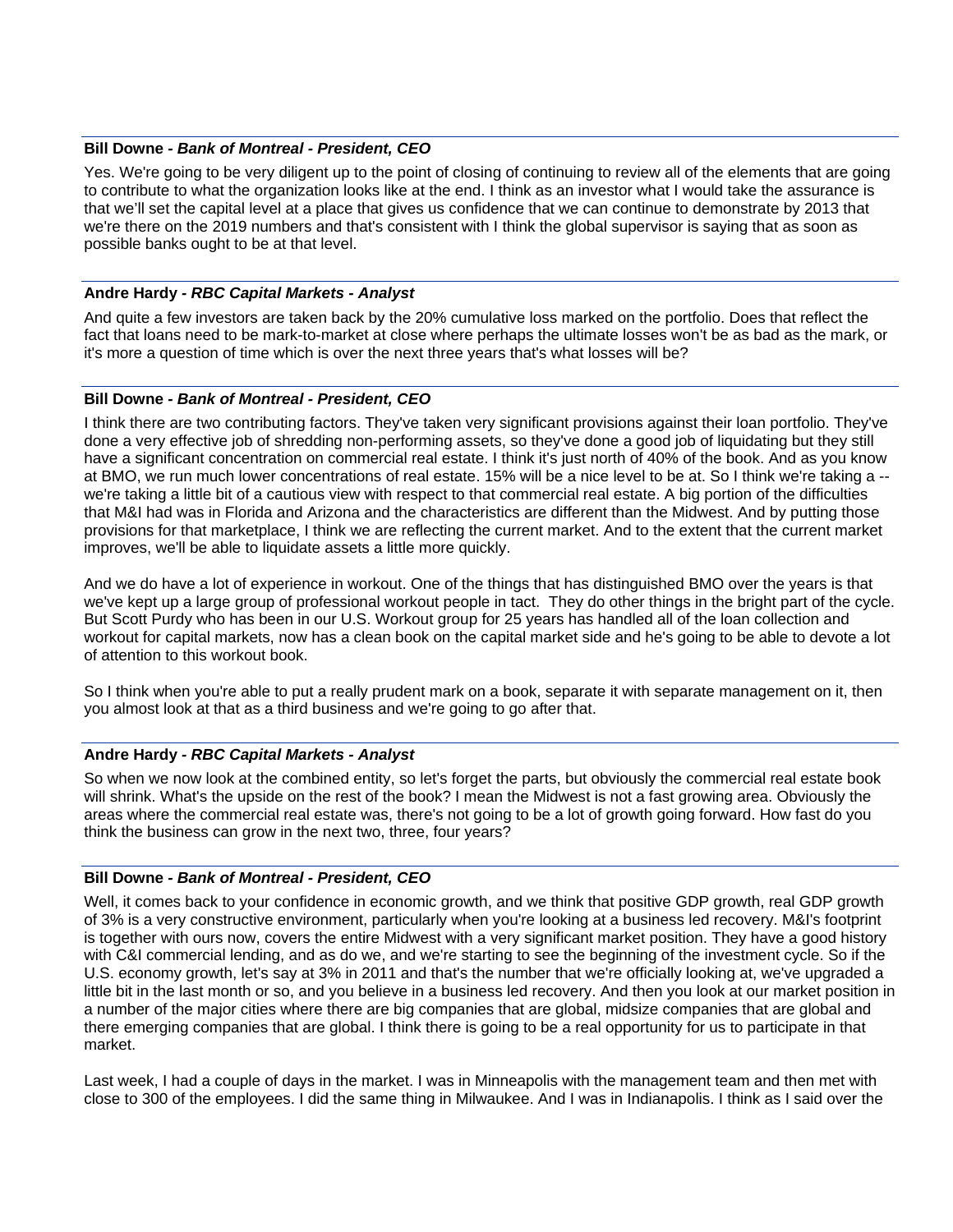course of a week, I saw close to 2,000 employees and I was very impressed with the professionalism that focuses on the commercial marketplace. The depth of their customer relationships and it's very interesting. M&I is a bank that was founded in the 1860s. Their brand is very strong in the market. Many of their commercial customers stuck with them in what was apparently a very difficult situation. And I think we're going to see some positive effects of the combination relatively quickly.

# **Andre Hardy** *- RBC Capital Markets - Analyst*

Speaking of C&I or business loan growth, when you look at your various portfolios whether it's the corporate, the Canadian commercial or the U.S. commercial, I mean that's the bank's bread and butter. What are you seeing from a loan growth perspective? Are we finally seeing the trough with some demand picking up?

## **Bill Downe** *- Bank of Montreal - President, CEO*

Well, in Canada, and I think obviously that's where there is a tremendous amount of impact on the bank. We do have a very visible and strong commercial banking presence, 20% share. And Frank and his team have been concentrating on broadening the base of customer activity, so that we've seen extremely strong commercial deposit growth. And that's primarily new customers who are non-borrowing customers. I think some of those customers are going to start to come back into the part of the cycle where they're going to be investing. And if you look at Canadian business, in order for a Canadian business to prosper, we're going to have to see investment and productivity and we're going to have to see more global marketing and sales. And in that regard, I think there is a quite significant opportunity for us to see good commercial loan growth and good commercial deposit growth in Canada and we're positioned to benefit from that. U.S., I think it just ties in with everything I've said.

# **Andre Hardy** *- RBC Capital Markets - Analyst*

On the Canadian side, can the turnaround in loan growth from negative to potentially quite positive, could that be enough to offset the slowdown in retail loan growth or personal loan growth and mortgage loan growth?

# **Bill Downe** *- Bank of Montreal - President, CEO*

Yes. My own view and I've said this before is that I think the potential for commercial growth to offset what we hope is a plateauing of consumer debt for some period of time, are to keep everything in balance. The consumer needs to, I think needs to consolidate a little bit. We have seen a moderation in consumer loan growth and we've also seen a moderation in housing market, which I think is really a healthy thing. But if you look at the message that we're putting in the market around the consumer, it's also a very explicit that we want to help consumers manage through an entire life cycle. So our product introductions are actually addressing things like controlling, spending and that's where Money Logic ties right in. It goes right to the front end. If you want to improve your balance sheet, you have to control the rate of spend and by providing products and information that allows people to do a better job, it starts a virtuous cycle that then says they're going to grow their savings. We're confident that that the product offering we have is helping to borrow smartly.

And once again, I will go to the whole debate about 35-year amortization mortgages or 30. We've introduced products to push people or encourage people to go to the 25-year mortgage where they can build equity up in their home more quickly. The debate around whether central mortgage ought to be discouraging longer amortization mortgages, I think misses the point, if we have a relationship with our customers, we are to be guiding them into shorter amortization.

So, Frank and his team are putting a fair amount of effort into the front-line to try to encourage customers who are able to move into a shorter amortization period to get into a shorter amortization period. I think we'll see fewer 35-year mortgages written as a consequence and fewer 30s and we'll get more into the 25-year. So I think there's two things, commercial offsets personal and we're changing the mix of offerings on the personal side. And I wouldn't underestimate the consequence of better control over spending, higher rates of saving and translates into more investing. And in that regard, I think we're very well positioned.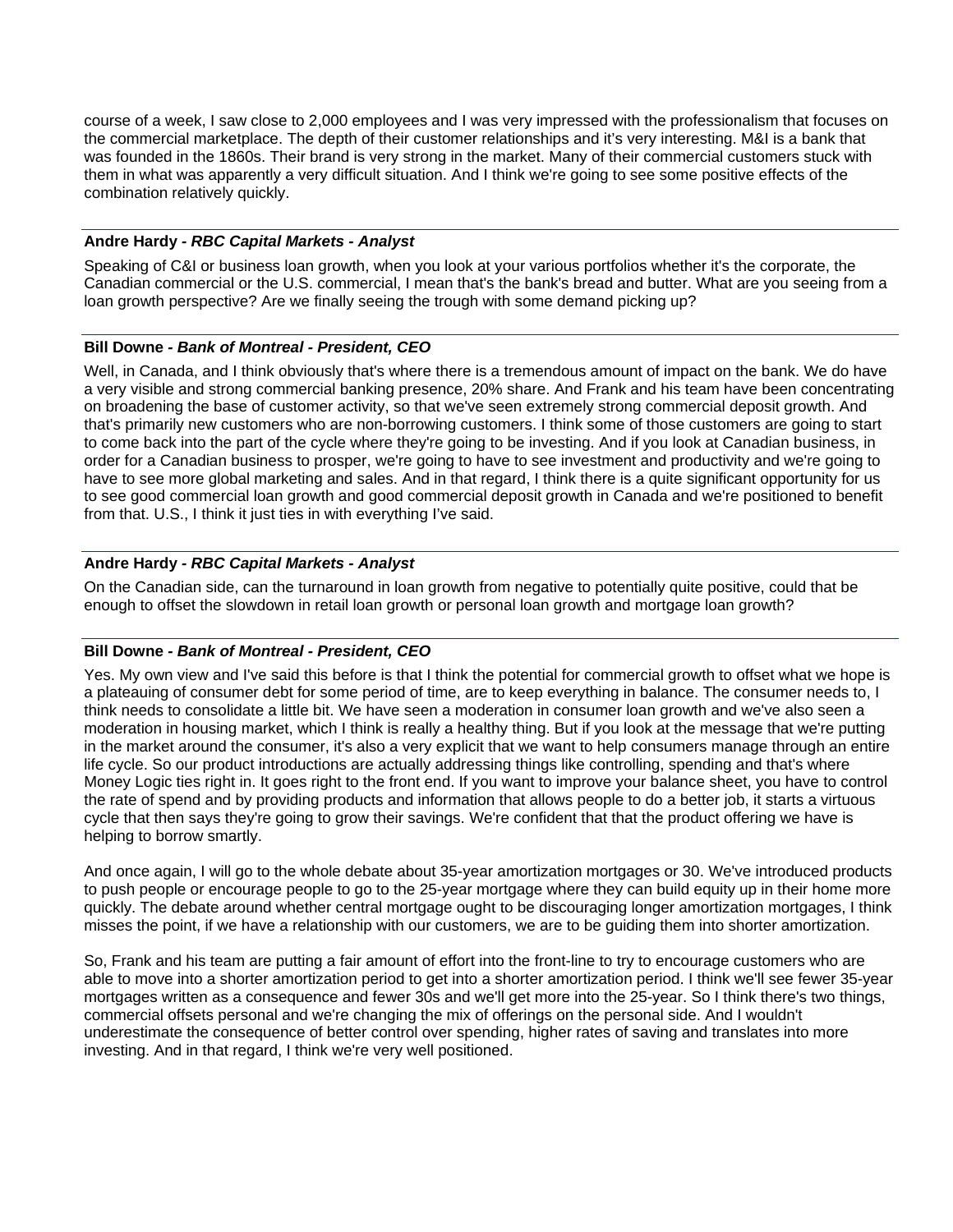#### **Andre Hardy** *- RBC Capital Markets - Analyst*

Right. You talked about the rate of savings, but I'm thinking of operating expenses. So it's not quite what you said but I'll take you to operating expenses. Frank has mentioned some investments are needed to be made still. Revenue growth perhaps slows in upcoming years, although you're saying commercial might offset more than we think. Do you still expect the bank to maintain its track record of generating positive operating leverage in upcoming years or will that be more difficult?

# **Bill Downe** *- Bank of Montreal - President, CEO*

Well, we moderated the target for operating leverage in the medium-term at the end of 2010, simply because we've gained confidence in our ability to invest and grow revenue. Our revenues in 2010 grew a little bit more than 10% in the year. It might moderate a little bit going into the next couple of years, but we're able to track investment spend into the revenue line much more effectively than we used to be able to. We had some good performances in 2010. But in the latter half of the year, we were spending more and that's shown up in the product introduction and we're going to continue to invest heavily in online. It ties in with our belief that it's cost-effective but also I think it speaks to itself, the ability to self-control on the part of the consumer.

So in Personal and Commercial Canada, we've been able to continue to spend because we've been able to grow our revenue and the spending takes two forms. Some of it's in systems, which really supports product introduction, and the other is in front line sales force as you know we've been building up our mortgage specialist sales force and we're adding to our investment specialist sales force. So that really ties into those other two themes. In the other businesses, I think that we will be able to have a good relationship between expense and revenues, so the 1.5% target is one that I'd like to adhere to through the medium-term. One of the roles that Russ Robertson is going to play in addition to the integration of the acquisition is looking at north-south integration. He's been extremely effective in identifying areas for cost savings in the last couple of years and he pretty much has the license to kill on that one. He is going to continue to look for excess expense.

# **Andre Hardy** *- RBC Capital Markets - Analyst*

You talked about the growth of the mortgage specialist network. There's been distortion on both your margins positively and your loan growth negatively from getting out of the mortgage broker channel. As you look at the next few years, is most of that behind or do you still expect a positive impact on margins and negative impact on loan growth of running off that book?

#### **Bill Downe** *- Bank of Montreal - President, CEO*

Well, I hope we're past the point that we achieved escape velocity on the replacement. We're still building mortgage specialists, and of course, there's going to be the burden of added expansion each time you deploy a new specialist. But from my perspective, we're seeing good growth now. What was really offsetting the new mortgage volume coming out of our own specialist sales force, is the runoff of the broker channel. And I don't have to remind you that the margins in the mortgages you originate in the bank are higher than the ones in the broker channel. So I think that will maintain, if you like, the NIM. But we will be happy to have the volume growth now at the current mix and current spread.

# **Andre Hardy** *- RBC Capital Markets - Analyst*

And what about the whole pricing environment? Loan losses are coming down in the Canadian system. Volume growth has been good. It might slow on a retail front. Does that incent a bank to be more aggressive on pricing?

#### **Bill Downe** *- Bank of Montreal - President, CEO*

Well, there is no doubt in cases where you have a lack of clarity in brand. Weak product introduction or a sales force that doesn't get what your strategy is that you may have to compete on the basis of price. Frank has, I think, done an exceptional job of communicating to the sales force that you can communicate on the basis of value and that's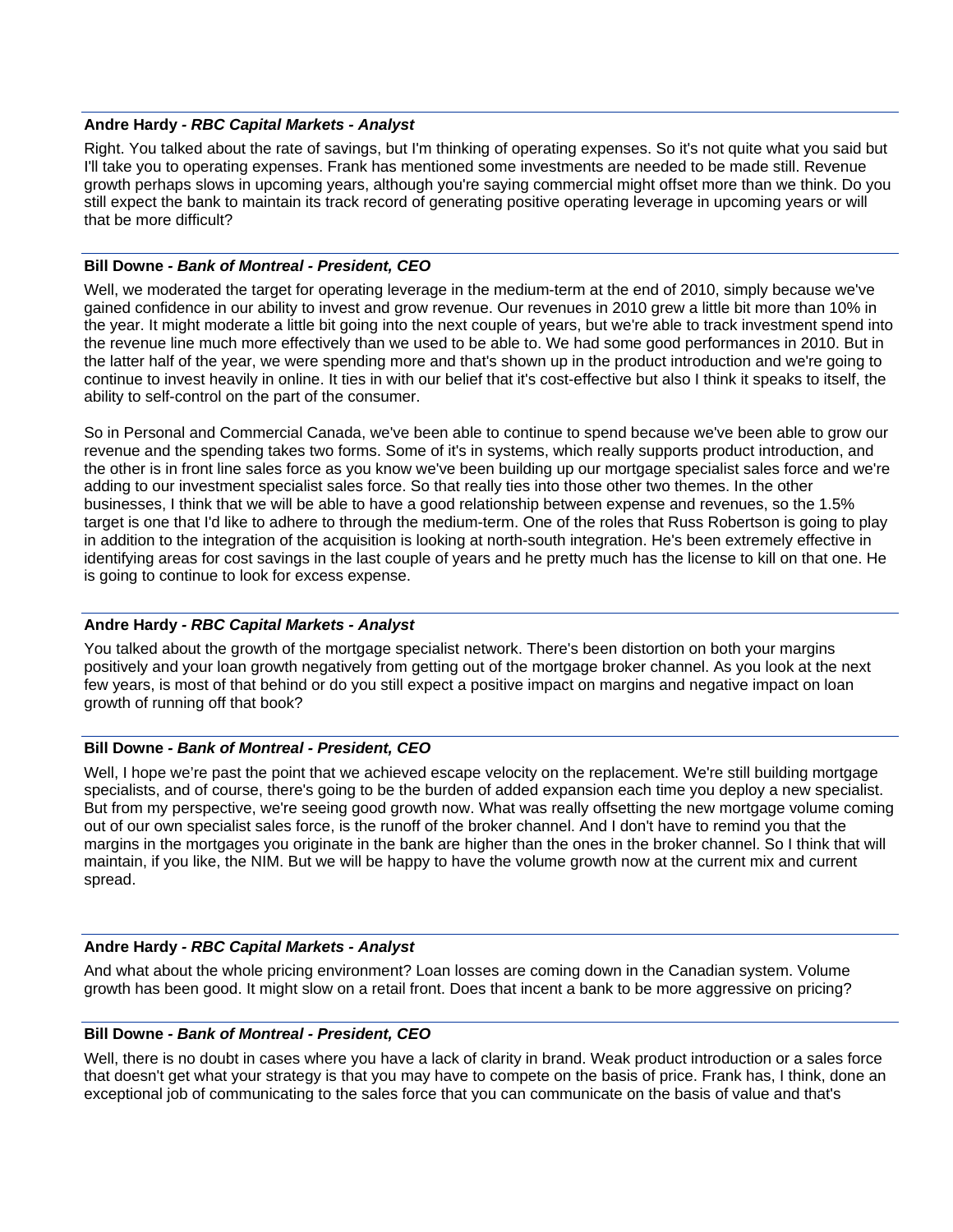persuasive to the customer as the sticker on price. You can also do things with the nature of product and the 25-year amortization mortgage, five-year term for new homebuyers, there's a case where we recognize it for a first time homebuyer that desire to be able to refinance quickly is very low that what they really want is to build the equity they have in their home at confidence that if it's their first home, they have no issues around refinancing. And while that appeared to be a product that was competing on price that actually represented good value to us and it drove good value in other products.

So I think you have to really understand and have to be carefully prepared in the launching of a product, understand what the value proposition is, supported with good marketing. And in that regard I'm not that concerned that price competition is going to be eroding margins for us. I do think it may be an issue if you don't have the full package.

## **Andre Hardy** *- RBC Capital Markets - Analyst*

You mentioned earlier again still on loan growth and the bank encouraging consumers to go to shorter amortization periods. Do you think the government will do more on that front or the moves we saw in April are what we're going to see for a while?

## **Bill Downe** *- Bank of Montreal - President, CEO*

I think the moves in April were intelligent. If you see a good continued pattern of moderation in house prices, if you see the total debt service ratio plateau, if you start to see a decline, then the government will have done exactly what I think it hoped to do. Which was to draw attention to an issue, focus consumers minds on it, get a response from the banking sector which we've been very quick to respond to, and then it's not necessary. Because there are still circumstances where the logic behind a 35-year amortization is very sound. So to discontinue the product, from my perspective, might not be necessary. Banks have to use good discretion in how that product is deployed.

## **Andre Hardy** *- RBC Capital Markets - Analyst*

I go back to the capital, which we talked about a lot, as you talked about M&I, the bank has a higher payout ratio than its peers. Is that something you are comfortable with as a long-term payout ratio or perhaps as earnings grow the payout ratio might or the target might come down somewhat?

# **Bill Downe** *- Bank of Montreal - President, CEO*

Yes. Well, there are two issues. The one is the absolute payout ratio and the other is the target. The payout ratio, we finished the year, I think just under 60. Our target is 45 to 55. I'm not sure that meeting that target will be necessary. I think that we've always said that the actual dividend is going to reflect earnings growth. We believe in growing the dividend over time.

I'd like to be comfortably in the 45 to 55 range that gives you a little more flexibility. But the difference between the target, I'm not sure is that material. The yield on the shares now it's still extremely attractive. And for investors who like dividends, BMO shares currently represent great value.

#### **Andre Hardy** *- RBC Capital Markets - Analyst*

Talking about credit a little bit, do you feel that investors have moved on too fast? I mean. It's amazing how few questions I'm asking you and investors are asking your view?

#### **Bill Downe** *- Bank of Montreal - President, CEO*

In Canada, there has been reasonably significant increase in the provisioning from the portfolios and I think it's going to moderate. So I'm not as concerned about that as I might have been six months ago. Six months ago I thought the Canadian consumer had quite enough debt. But I think that moderation is taking place.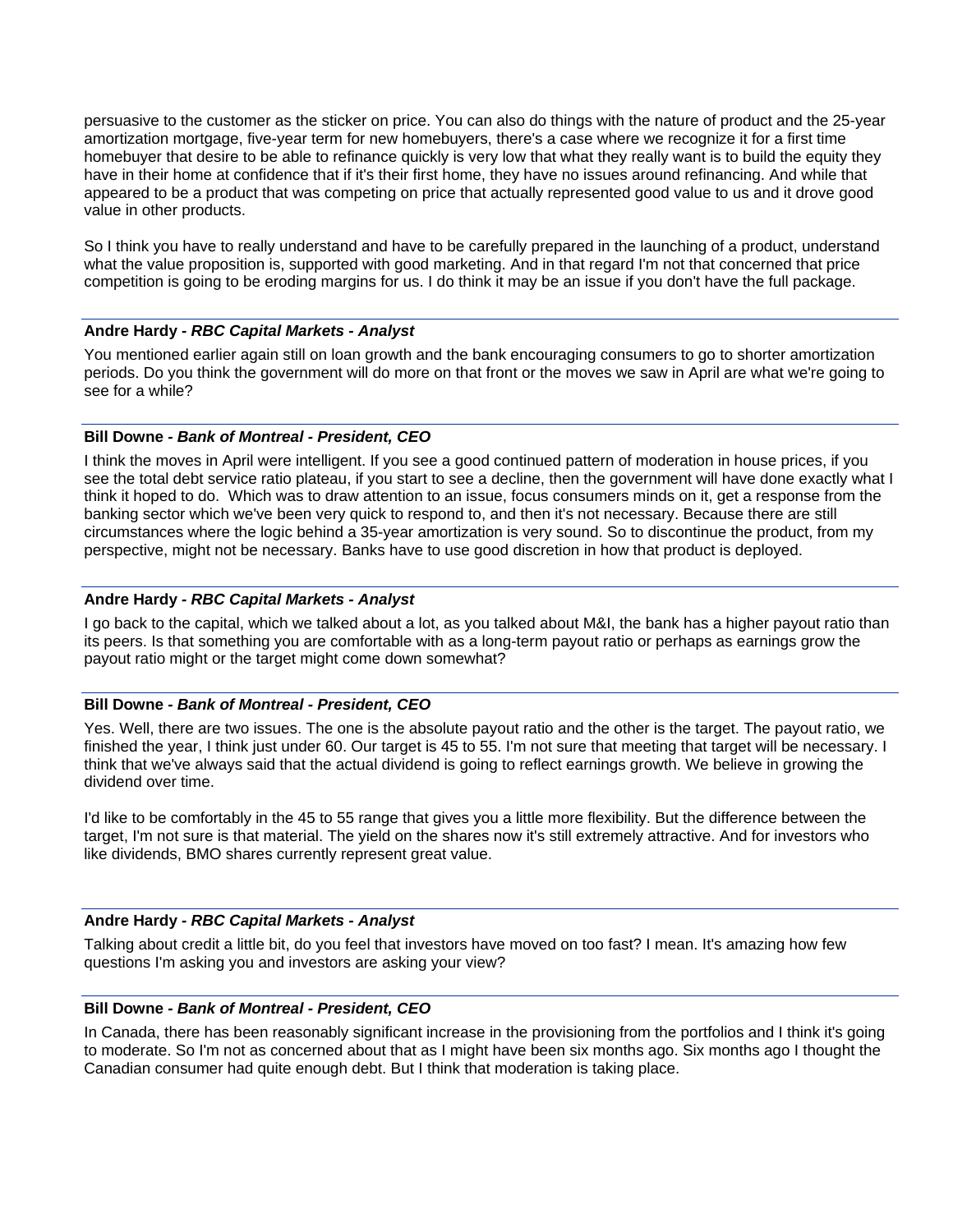In the U.S., it's an extended period to reconcile the imbalance in the housing market, and that's simply what the issue is. I think that the investor-owned and owner occupied real estate, commercial real estate market is going to fare better than what we thought a year ago, and the provisioning there I think will start to moderate. The housing market is much more problematic, because you still have a very low level of housing starts but the buyers are sitting on the sideline because they believe that prices could get lower.

As soon as you have a season and I define a season as February, March, April in the housing market where prices start to tick up a little bit, then I think you'll see buyers come in but that might not happen in 2011. We could see a stronger housing market this spring, but if it's delayed in 2012, that will be consistent with a much more extended period that work through the mortgage backlog. And so I guess what I would say in that regard is it doesn't look to me as though investors are looking for a big up tick and they resolve themselves to the impaired balances coming down slowly. That's pretty consistent with my own view.

## **Andre Hardy** *- RBC Capital Markets - Analyst*

When you look out to 2012-13, are you looking at normal loan losses, trough loan losses or still elevated as the housing issues and commercial real estate issues work themselves out in the U.S.?

#### **Bill Downe** *- Bank of Montreal - President, CEO*

Well, we push expected losses into the disclosure around individual businesses, and you will see that our expected loss number for this year is pretty close to a normal level, it is sort of the mid point of what you'd expect in the cycle. So I think your best guide is what that expected loss number is and we just do quarters as you see it. But we're pretty much right there in the middle in terms of the yield.

## **Andre Hardy** *- RBC Capital Markets - Analyst*

We haven't talked about capital markets yet. How big would you like that business to be as a proportion of earnings? I'd like to start with that question.

#### **Bill Downe** *- Bank of Montreal - President, CEO*

Well, in the past where the balance has been good, it's been around the third of the bank, 30% to 35% of the bank. We're a little bit above that now, but just a very small amount. And that's down quite considerably in the last three years as we worked out some of the loan portfolios. The impact of combining M&I's balance sheet, Personal and Commercial with the banks will be further moderation in the concentration of capital markets.

I'm more interested in the quality of the earnings in capital markets then in the absolute proportion. To the extent that the earnings come from clients where if theres an issuer or investor, I can speak directly to that client about their relationship with us. The value added is if they're an investor, why they bring their order flow to us. If they're an issuer, why are we their advisor. Then the quality is very high and I think that there is a direct connection between our intellectual capital and the earnings that we have. When you get into an environment where there is little capital formation and the market is starting to back up and your revenues are more weighted to trading without the quality of investment and corporate banking earnings there, then I think we have a question mark. That's what we saw two or three years ago, that's definitely what we saw in 2006 and 2007 when we came off the accelerator and as you can see the revenue contribution and the net income contribution in 2009 and 2010 was really moderated. A little bit of a pick up in revenue coming now. The pipeline I said, last quarter was good and in league tables we posted very well in Canada.

In the U.S., I think that we're also going to see a pick up in what I would consider the real client related business with capital formation. We're in a much better position in the U.S. today than we were five years ago and our ability to lead Debt & Underwriting, our M&A business was growing really nicely until 2007. In the U.S., it went into a bit of a stall, but the growth has picked up in the last few months and I am confident that that business will go back to contributing about 50% of our capital markets earnings overall. So I've taken a little bit of path around. The bank is growing, the other parts of the bank are growing. Capital markets can now grow and stay within that 30 to 35% envelope.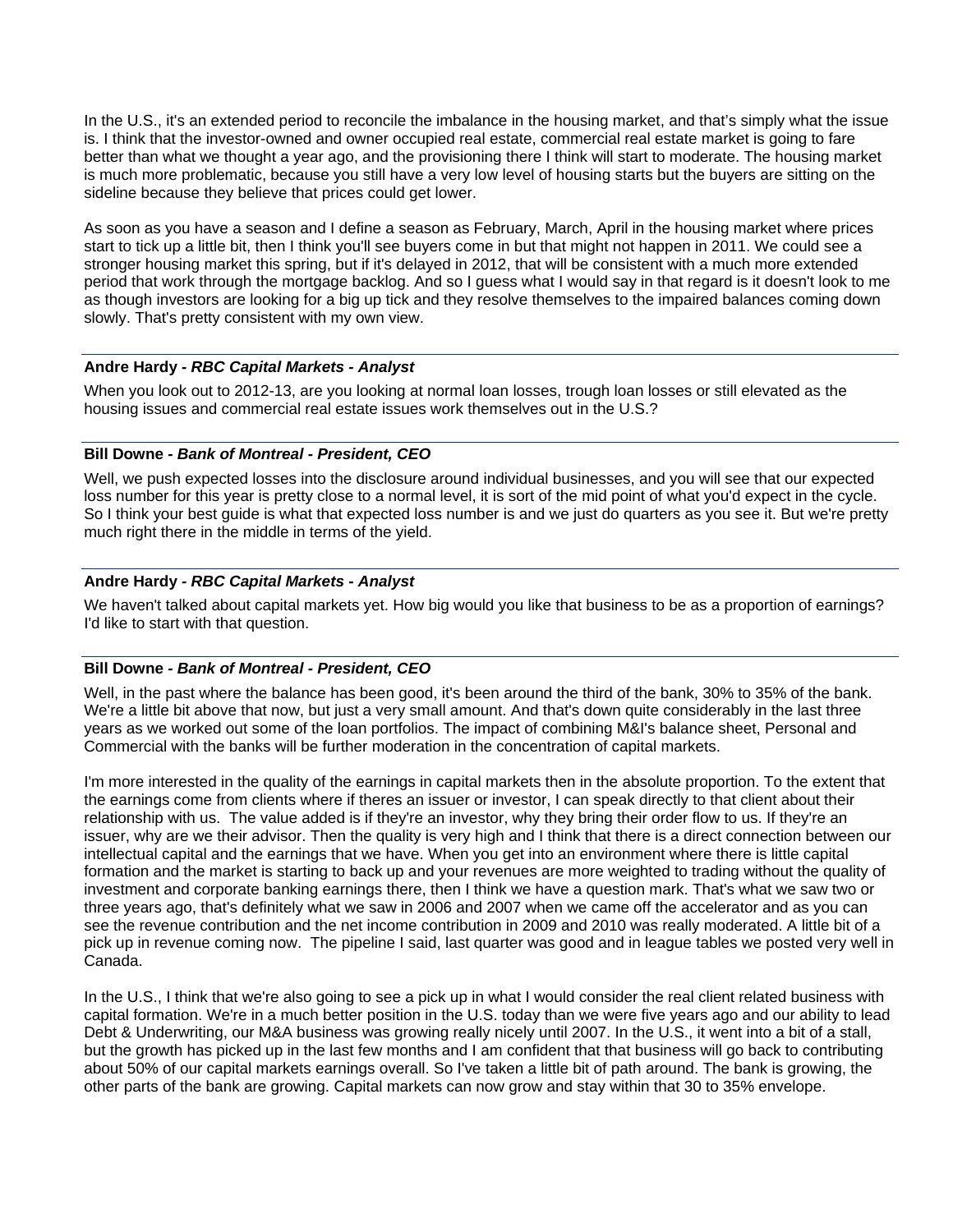## **Andre Hardy** *- RBC Capital Markets - Analyst*

So you talked about the U.S. getting back to 50%, I mean that will be a pretty big lift in its earnings contribution relative to recent quarters. What will drive that? Is it just increased activity or is it...

#### **Bill Downe** *- Bank of Montreal - President, CEO*

Well, the focus on clients has improved. We were able to recruit very heavily in 2009 and 2010 into the key business segments where we're very deep in terms of industry knowledge. So the mining business, which you know is a global business for us, very strong and continuing to perform strongly. And I think as long as we have a positive commodity cycle, the mining business will continue to grow. The oil and gas business which for 30 years has been a strong contributor to the bank, I'm quite positive with respect to the growth opportunities there. The Food and Ag. business, there is a global boom underway. It is interesting we're the number two Ag. lender in Canada but very close to being the number one. In the U.S., we have a very visible food and agriculture business, but not so much in the farming cycle. If you think about the history of Harris Bank, it was an urban bank. But the agricultural business of M&I looks so similar to our Canadian agricultural business. We're going to get a big lift there in food and agriculture. That's another area of concentration. And we have great talent now in each one of the principal market segments that we cover in the U.S. That makes us much more relevant to clients.

So I'm expecting that the advisory revenue is going to pickup. League table positions will improve. We've added a lot of very high-quality analysts in the U.S., so the research is much stronger. I think for our investment bankers is almost an ideal state in the US. Underlying core capability dramatically strengthened a much bigger footprint in the Midwest, relevant presence in some cities that are two to three million in population where they were only visitors in the past. All those factors would contribute to it and we have a good leader in the U.S. Perry Hoffmeister, now running the U.S. investment bank extremely confident. And the relationship between commercial banking and investment banking is very strong because it's effective that we have people who have worked in both areas. So it's an ideal state if you can make a living in investment banking in all circumstances, you will never find a better circumstance.

#### **Andre Hardy** *- RBC Capital Markets - Analyst*

The bank has made quite a few investments in Asia especially China and Hong Kong. Are those going to matter for the people in this room in the next five years or really this is planting the seed for 15 years down the road?

#### **Bill Downe** *- Bank of Montreal - President, CEO*

No, it will matter within the next five years. We have reached a point in China and it's China specific as much as it is BMO specific where you can earn good returns and you can grow revenues working with partners where the belief is that the business is going to be a long-term proposition and my reflection is that we've made our first investment in Fullgoal shortly after 1999 and that business has built up very significantly. It's paid us very well over time as well. The dividend flow from the business has been good and we don't really look at the capital appreciation, the value of the firm, but the value of the firm is up. I think what's striking about the opportunities in China, is they really reflect an opening up of that economy. The announcement of Lloyd George this morning for me is the timing is just about perfect because it gives us on the ground investment management capability.

In Hong Kong, we have expanded our private bank in Hong Kong in the last year. We have the portfolio management and asset management capability. Our residence is extremely important. The high net worth Chinese investor is moving capital from the Mainland to Hong Kong and then Hong Kong to North America and Europe in search of investment returns and this puts us exactly where we want to be in that pipeline. The Hong Kong business like the London business reports to Barry McInerney in Chicago and when you put it all together, we had been running asset management in little silos. So we had \$20 billion here and \$30 billion there, we're now prior to either of these acquisitions about \$65 billion of AUM, if M&I adds \$40 Lloyd George added \$6, and its marketed as a global firm now. We have a great deal more weight and that allows us on the consulting side to be more relevant. Much more importantly we have the breadth of product mix between the emerging markets platform. We have in London this new platform, in Hong Kong and also in India, which there is about something less than 20% of the assets also in India gives us a global offering that I'm very confident.